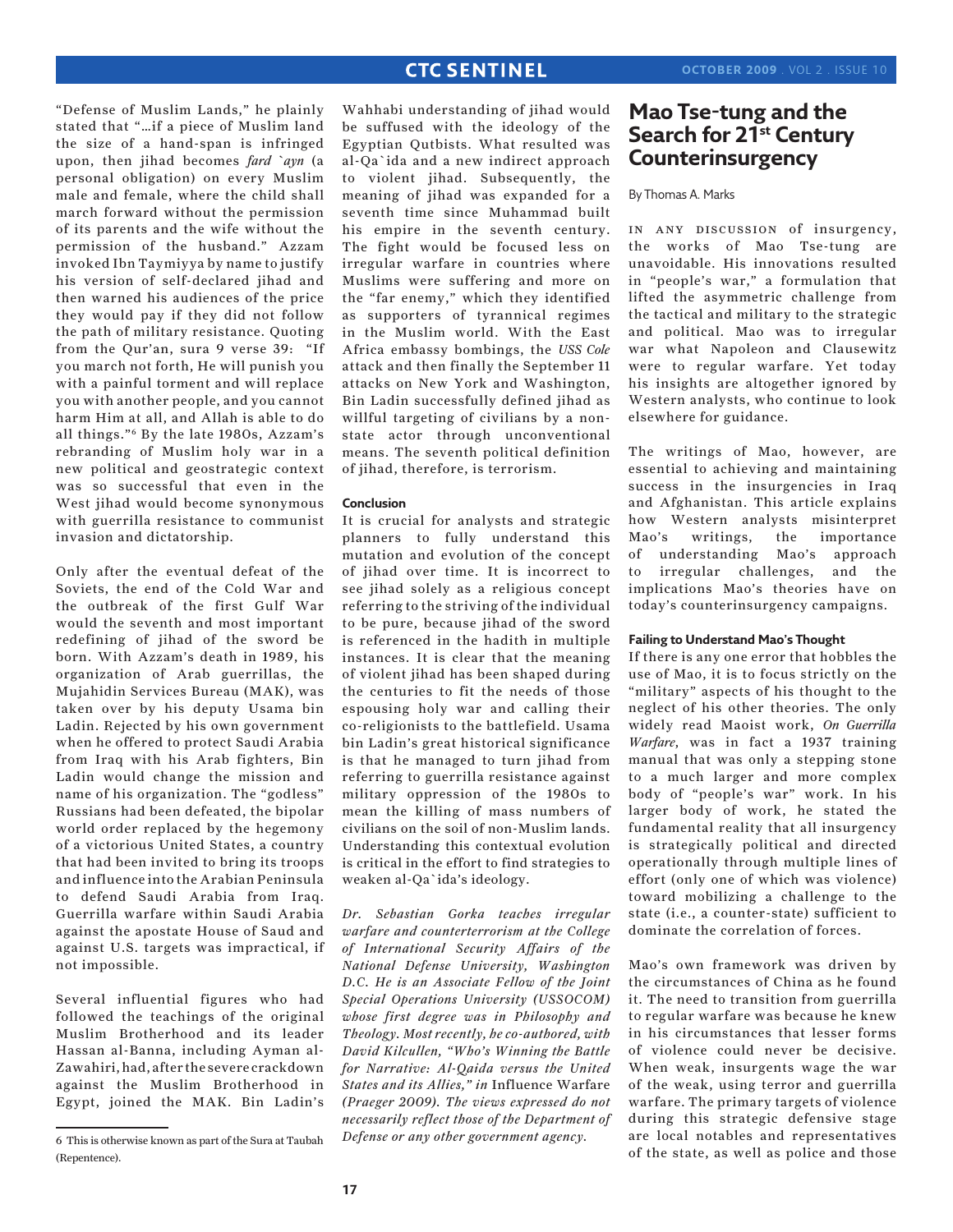who will rally the people against the insurgency. As the insurgents grow stronger, the neutralization of the military becomes the objective, with the goal to achieve strategic stalemate. Ultimately, the insurgents will go on the strategic offensive.

Strategic stalemate could only be achieved, Mao observed, through forceon-force action conducted by "regular" units. He called this mobile/maneuver warfare, which is also translated as "main force warfare."1 Terror and guerrilla warfare were not so much warfare as armed politics. Their use

**"Armed reform must be the counter to revolutionary warfare. Success is never merely protection of the status quo, but the building of a new world that is superior to the vision advanced by the revolutionary challenger."**

opened up control of the population to the counter-state and allowed it to engage in the same mobilization of population and resources as would the state itself. As this mobilization effort produced greater combat power, regularization occurred. Insurgent units could then prevent the government's military from reclaiming areas that had become part of the counter-state. Having forced a stalemate, the insurgents could then complete their regularization and take the offensive.

This process is misrepresented in U.S. military publications (to include the recently released JP 3-24 *Counterinsurgency Operations*). These publications suggest that non-violent organizations build up to violence (Phase I, in U.S. military literature), then guerrilla warfare follows (Phase II), then conventional warfare culminates the process (Phase III). To the contrary, as Mao made clear time and again, violence is integral to all phases of insurgency. It is merely used at a level appropriate to the situation to eliminate resistance and government presence so that insurgent politics can produce mass and resource mobilization. Mao's critique of Che Guevara's *foco* approach was precisely that of Ayman al-Zawahiri's apparent letter to Abu Mus`ab al-Zarqawi in Iraq: over-emphasis of violence to the neglect of political work. Violence, Mao stated, was but a weapon used by armed politicians and insurgents.

Mobilization, however, depends upon local circumstances, with local particulars often at variance with the larger organizational positions. If the insurgent organization is able to establish tight command and control (C2), it will dominate local activity. If the opposite holds, with local concerns holding sway, the "insurgency" will remain a welter of largely uncoordinated local actions.

Mao would be the first to point out two caveats. First, C2 is a function of time and space. An insurgency in its early stages does not have the form it will assume later. The U.S. mistake in Iraq, as an easy illustration, was to hold up the Viet Cong organization as a straw man, claiming that there were no lessons to be learned from Vietnam since that foe was hierarchical, while the Iraqi insurgents were not. This ignored the reality that all insurgencies look like Iraq early on, and that there is a constant drive by dominant players to establish tight C2 over dispersed, uncoordinated, and even rival elements.

The Afghan Taliban movement also fits this mold. It is still comprised of numerous local motivations and forces, but the dominant players seek unity. The present lack of unity creates the possibility of splitting the movement and is an important fact at this point in time, but Mao would correctly note that it is inevitable that greater C2 unity will be achieved (unless peculiar local circumstances dictate otherwise).

Second, Mao would argue that circumstances in Afghanistan and Iraq are different from those he faced because there were no U.S. forces present in China as the lynchpins of the conflict. The case of Vietnam, however, is more relevant. In this conflict, Mao supported the Vietnamese dual approach of using military power to shatter the South Vietnamese by breaking the will of the American interlopers. In this sense, producing American casualties in Vietnam, by whatever means, served to remove the critical element without which the indigenous forces could not survive.

In Iraq, "the surge" was the appropriate response to the conflict and prevented the insurgents from moving beyond IEDs and unfocused guerrilla action to anything more substantive. The several occasions when the insurgents did mass in larger numbers resulted in their decimation and exposed them further because the U.S. surge allowed troops to pursue them vigorously.

In contrast, in Afghanistan, the failure to implement the same process creates a situation where even U.S. platoons are at risk, with the forces of NATO far more endangered. Taliban units as large as 400 men have been identified in some areas, with complementary local presence demonstrated in incidents of terror and guerrilla action not unlike those of China or Vietnam. With the growing resources available from the drug trade and other support, the Afghan Taliban are regularizing at a rapid rate, which bodes ill for a status quo response to the situation.

### **Mao's Approach to Irregular Challenges**

To defeat insurgents, it is necessary to look at Mao's approach to irregular challenges. Mao highlights that violence is critical to insurgencies. Yet it was not the most important element. The most important element was "the cause," or the politics of the insurgent effort. Violence allowed "the cause" to advance, and it did so on five complementary and intertwined lines of effort: violence with politics, winning allies outside the movement, using non-violence to make violence more effective, and international efforts.

<sup>1</sup> Mao repeated constantly in all his work that guerrilla units could not be decisive and had to "regularize" to become copies of regular government units (i.e., battalions, regiments, armies). Simultaneously, however, he emphasized that the transition was a delicate balancing act driven by the need of guerrilla warfare to mobilize the people even while neutralizing government regular forces. The terms "main forces" and "regular forces" ultimately came to be used as synonyms as the Vietnamese favored the first term.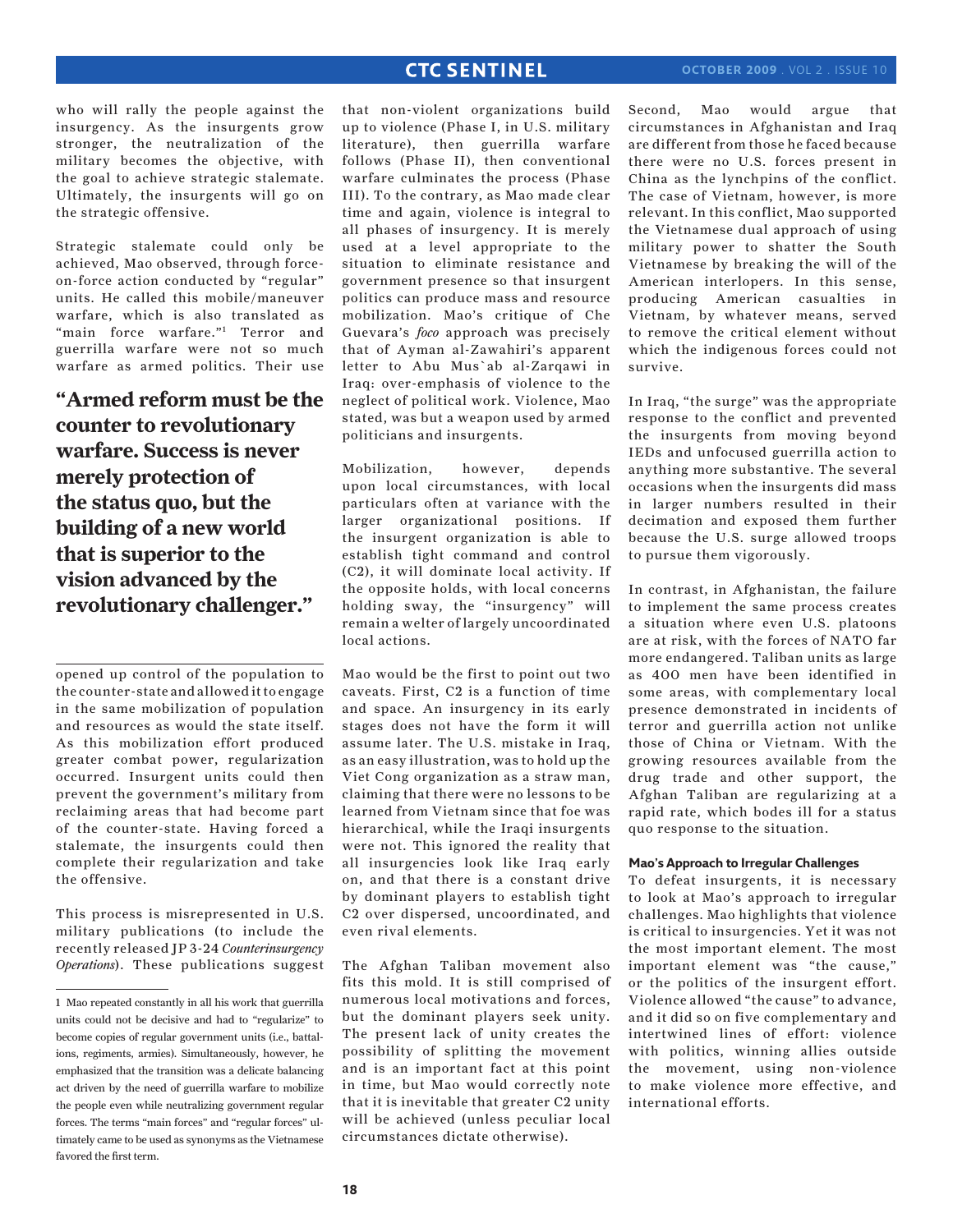These lines of effort are the "answers" to five questions a counterinsurgent must ask of any irregular challenge:

- 1. What is the political content of the movement?
- 2. Who are its domestic allies?
- 3. How is it using violence?
- 4. How is it using non-violence?
- 5. What is it doing internationally?

In representing his "answers" to these questions, Mao used a synthesis of terminology and concepts drawn from individuals such as Jomini and Clausewitz (whom he had read in translation) and key Marxist-Leninists (especially Lenin and Trotsky). Of greatest value was his use of lines of effort and campaigns/battles. <sup>2</sup>

Although U.S. manuals utilize decisionpoints as the constituent elements on lines of operation/effort, Mao would use the Marxist-Leninist term "struggles." A series of struggles (i.e., battles) thus comprises a "campaign," as it would in conventional usage. Lines of effort, in turn, are comprised of these campaigns, which move through time and space.

Mao saw the political line of effort comprised of two struggles (campaigns): popular and resource mobilization. Furthermore, any struggle, he wrote, would have numerous smaller struggles (sub-campaigns in Western literature). In perhaps his greatest insight, he observed that these unfolded not only on the ground (tangible space) but in the mind (intangible space). Every act had to be considered for both its immediate effects (e.g., assassinating a recalcitrant village elder) and its followon effects (e.g., the fear generated from the assassination). Such assessment was carried out at all levels of planning (tactical, operational, and strategic) and was implemented perhaps to its pinnacle by the Vietnamese.<sup>3</sup>

What was particularly dazzling was Mao's use of multiple frameworks in his conceptualization process. He had no trouble, as noted above, using standard military terminology and concepts for violence. Battles along a line of operation became a campaign, and a series of campaigns executed a military strategy. Simultaneously, he used appropriate political vocabulary and ideas to discuss struggles merging into campaigns, unfolding as efforts directed in time and space (i.e., lines of

**"To the contrary, as Mao made clear time and again, violence is integral to all phases of insurgency. It is merely used at a level appropriate to the situation to eliminate resistance and government presence so that insurgent politics can produce mass and resource mobilization."**

effort). The non-violence line of effort, which was called "political warfare," was perhaps the most complex because its struggles could be conceptualized in a variety of different ways. What Mao found most useful, however, was to use the target audiences as the objects of struggles. This decoupled these campaigns from their delivery systems. "Information warfare," to use a particularly apt example, was not a campaign, only a means to influence a target audience, which simultaneously was being influenced by other means (e.g., subversion, which was included within political warfare).4

U.S. leadership never understood the relationship between the non-violence line of effort and the other lines of effort. This should not be a surprise because operational art itself entered U.S. usage only relatively recently through the study of the Soviet Union.

### **Implications**

It is principally "others" who have grasped the implications of Mao's insights and their meaning for counterinsurgency. Peru and Colombia are two clear cases. In fact, most insurgencies are unsuccessful, and they fail precisely because they fail to advance simultaneously along the five lines of effort outlined by Mao. FARC, for instance, adopted people's war as its warfighting doctrine yet consistently overemphasized the violence line of effort. It became a large *foco* in search of a mass base, thus a perfect target for a multifaceted, whole-of-government response by the state.

The FARC case illustrates that, whether Maoist or not, insurgencies must pursue the Maoist strategic essentials as realized in operational art. Although each state that has achieved victory has done so in a particular manner, appropriate to its national circumstances (especially culture), ample evidence exists to demonstrate that the assessment that led to correct adaptation followed the analytical outline already discussed. Analysis of insurgent strategy and operational art led to detailed plans intended to neutralize the identified elements.

This is where the value of Mao's analysis lies today. It is all but a truism to observe that each insurgency is different. Nevertheless, Mao has provided an approach which, when turned inside out, allows insight into any insurgent project (and any irregular challenge). Beyond all else, counterinsurgency must be built upon political mobilization enabled by security. The more that the irregular challenge veers toward pure terrorism and divorces itself from a mass base, the more relevant traditional "hearts and minds" activity will become ("wells, roads, and shots"). The closer the challenge is to implementing fully Mao's five lines of effort, the more good governance rooted in legitimacy must be the state's response.

<sup>2</sup> To be clear, this reading of Mao is the author's, as discussed in his various works on the subject, especially his most recent book, *Maoist People's War in Post-Vietnam Asia* (Bangkok: White Lotus, 2007). The subject of just what and who Mao consulted remains a neglected topic of research. It is not altogether clear, for instance, that he actually wrote *On Guerrilla Warfare*, as opposed to putting his name on a staff product.

<sup>3</sup> The best discussions remain those of Douglas Pike, *Viet Cong* (Cambridge, MA: The MIT Press, 1966) and Douglas Pike, *PAVN* (Novato, CA: Da Capo Press, 1986).

<sup>4</sup> Also used to translate the Chinese "political warfare" is the term "allegiance warfare," which is that used by Monte Bullard in his excellent *The Soldier and the Citizen: The Role of the Military in Taiwan's Development* (Armonk, NY: ME Sharpe, 1997). His earlier work on the institutionalization of political warfare in China may be found in Monte Bullard, *China's Political-Military Evolution: The Party and the Military in the PRC, 1960-1984* (Boulder, CO: Westview, 1985). Concerning the Chinese "PolWar" system, see Edward C. O'Dowd, *Chinese Military Strategy in the Third Indochina War: The Last Maoist War* (New York: Routledge, 2007).